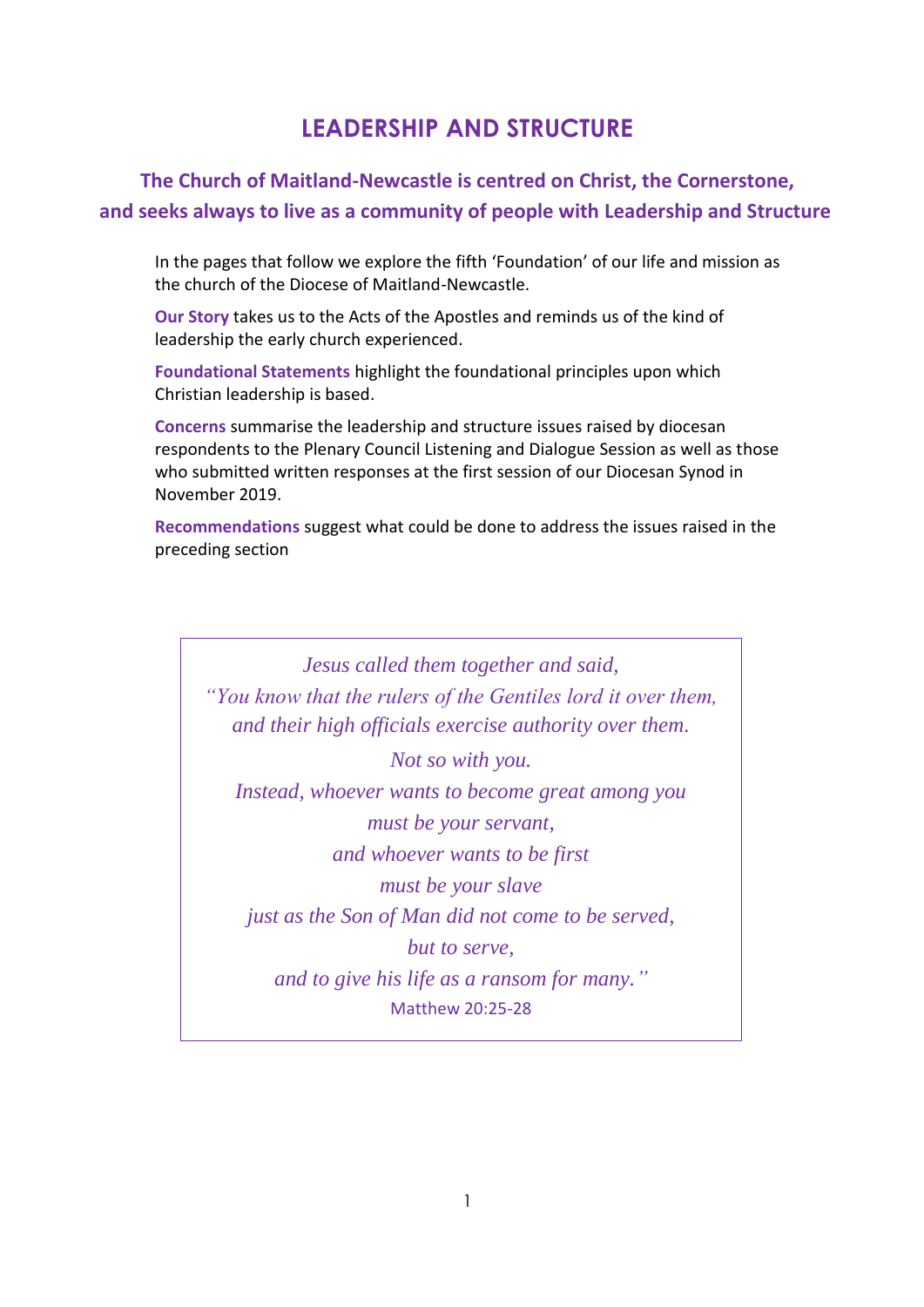# **OUR STORY**

Peter is to the fore on the day of Pentecost. The other apostles were 'with him' as he proclaimed the Good News boldly and taught with authority in Jesus' name, calling the crowd to repentance.

Peter had earlier taken the lead to ensure the integrity of 'the Twelve' in God's new structure. He initiated the prayer and the process for electing Matthias to replace Judas as witness to Jesus.

'The Twelve' saw to the commissioning of 'the Seven' to meet a need identified by members of the community, the neglect of certain widows. They called a full meeting of 'the disciples' and put their proposal which 'the whole assembly' approved and enacted to benefit the growing organism.

Peter, the Rock, and the other apostles are affirmed in their leadership and authority in the first community. All disciples, the whole assembly of the infant church, is actively involved in church life and closely united with their leaders in prayer, discernment, decision making and practice.

Paul established structured communities in the localities he evangelised. Women leaders, Lydia and Priscilla, feature in this story. Legitimate teaching authority was a prime concern for the late-comer 'Apostle'. He appointed leaders to pass on what he had passed to them, the teaching he had received.

Paul himself deferred to the authority of the founding church community. He travelled to Jerusalem to submit an account of his teaching and practice concerning admission of pagans to the church. He was welcomed by the Jerusalem community and gave an account of what God had done through him. Some strongly opposed him. The outcome Paul sought was supported by Peter, ruled on by James, concurred with by 'the whole church' and 'decided by the Holy Spirit and by ourselves'.

Peter had earlier given the apostles and 'the brothers' an account of his boldness in baptising Roman pagans. His 'point by point' details of the Holy Spirit's intervention convinced the community of the rightness of his course of action. They could only defer to the leadership of the Holy Spirit.

Leaders at the service of mission and community featured prominently in the early church. Equally characteristic was prayerful communal discernment resulting in consensus decisions on major issues which determined the future direction of the church.

The people of the Diocese of Maitland-Newcastle are successors and inheritors of the first Christians. We have heard the Good News of the Father's love for us and have taken it to heart. We have united with Jesus and all who are one with him through Baptism. We live out our faith in communal and personal prayer, and through communal and personal service to one another and our society.

We have a variety of ministries and roles, and a variety of talents and charisms, all contributing to the building up of our unity in faith and love as members of Christ's Body.

As Christ's community we are hierarchical in a hierarchy of service. As Christ's community we are not dominated, but served by those appointed by Christ to ministry. We are not dictated to, but are led to discern together the way of Christ into the future.

Our Bishop has surrounded himself with consultative forums, such as the Council for Mission, which enable him and us to identify and address issues concerning the life and mission of our local church. All of us together, immersed in the life of God through baptism into our church community, are inspired and endowed to share in the mission to all humanity which Jesus received from his Father.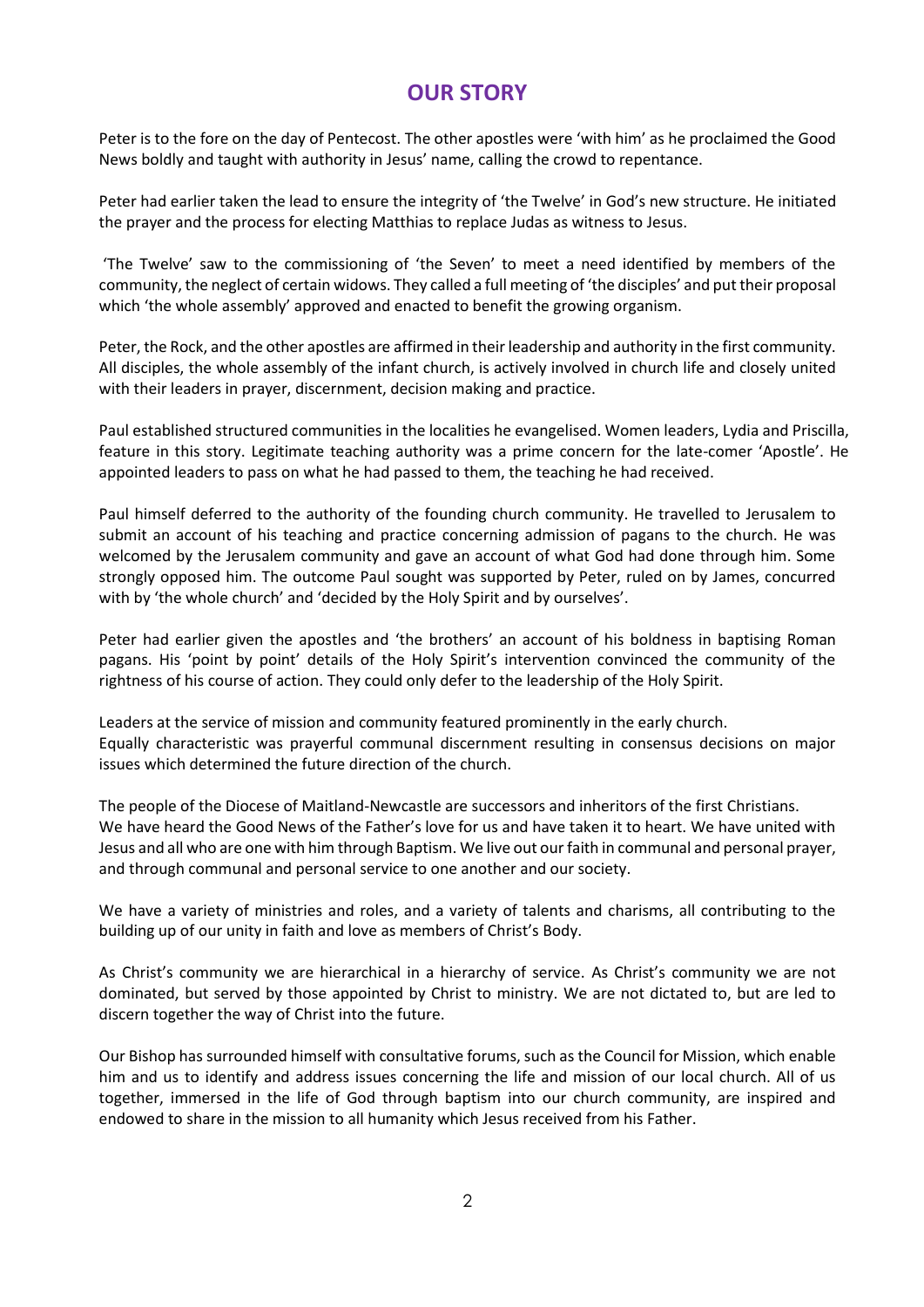## **FOUNDATIONAL STATEMENTS**

#### **We seek to discover the signs of God's presence and purpose in our world. This includes being open to hear what the Spirit is saying to the Church through the hearts and minds of God's people.**

Our world needs to be healed not only of the present virus, but also of the social ills of inequality, injustice and exclusion that afflict so many of our brothers and sisters in the human family. (Pope Francis 30 September 2020).

I am conscious of the effort and work being carried out in various parts of the world to come up with the necessary means to ensure the safety and protection of the integrity of children and of vulnerable adults…Together with those efforts, every one of the baptised should feel involved in the ecclesial and social change that we so greatly need. This change calls for a personal and communal conversion that makes us see things as the Lord does (Pope Francis, Letter to the People of God Aug 2018).

Clericalism flourishes in contexts where the lay faithful are excluded or marginalised and adopt a posture of subservience. (*The Light from the Southern Cross* p 65).

#### **We see leadership as a ministry of service, emulating the servant leadership of Christ.**

The rulers of the Gentiles lord it over them ... It must not be so among you for whoever would be great among you must be your servant and whoever would be first among you must be your slave even as the Son of Man came not to be served but to serve… (Mt 20:25-28).

Since the primary responsibility of all governing bodies in the Church is to nourish and serve the mission of the whole community, those who exercise authority in the Church must always be open to a deeper conversion to the grace of the Holy Spirit. (*Light from the Southern Cross* p 31).

The shepherd has the ability to go in front of the flock to show the way, stay in the middle of the flock to see what happens within, and also be at the rear of the flock to make sure that no one is left behind. (Pope Francis September 2019).

Do I love my people in order to serve them better? Am I humble and do I listen to everybody, to diverse opinions in order to choose the best path? If you don't ask those questions, your governance will not be good. (Pope Francis We Need You in Washington, D.C. 26 September 2013).

#### **We welcome Pope Francis' insistent call for a synodal church that involves the whole People of God in its life and mission.**

In the light of Christ's teaching, we have seen the importance of solidarity, subsidiarity and respect for human dignity for the shaping of a society in accord with the values of God's Kingdom, a society that gives priority to its poorest and most vulnerable members, and to the responsible stewardship of the goods of creation (Pope Francis 30 September 2020).

…we need to create still broader opportunities for a more incisive female presence in the Church. Because the feminine genius is needed in all expressions in the life of society, the presence of women must also be guaranteed in the workplace and in the various other settings where important decisions are made, both in the Church and in social structures. (Pope Francis *The Joy of the Gospel* 103).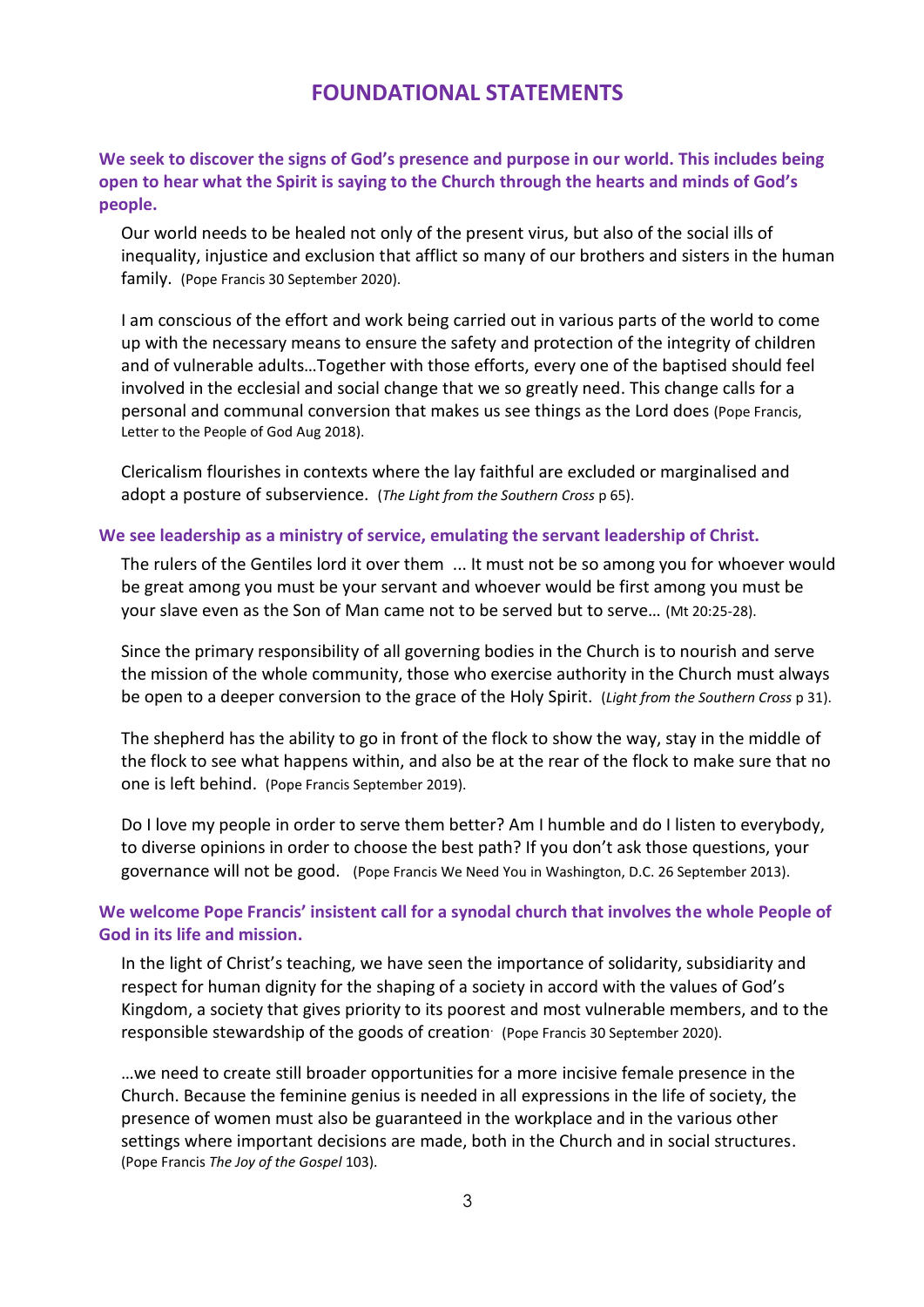#### **We embrace the principle of subsidiarity: involvement and decision making belong as close as possible to those the decision affects.**

The Synod process begins by listening to the people of God…according to a principle dear to the Church of the first millennium: What touches all should be considered and approved by all. (Vatican II, *Lumen Gentium Light to the Nations* 12).

To emerge better from a crisis, the principle of subsidiarity must be enacted, respecting the autonomy and the capacity to take initiative that everyone has, especially the least….this principle allows everyone to assume his or her own role for the healing and destiny of society…. (Pope Francis General Audience 23 September 2020).

## **We seek to arrive at decisions which all can accept gracefully and support wholeheartedly (even if some wish the decision had been different) because they know the group honestly searched together for the Spirit of God in and for the life of the community.**

Discernment of the Spirit...listens to others so as to learn, is sensitive to all approaches, encourages collaboration rather than competition and aims not at majority vote but consensus. It recognises that each participant has a part of the truth and a share of the wisdom by reason of each one's unique experience of God in life, union with Christ and gifts of the Spirit. (Archbishop F Carroll, Canberra-Goulburn Synod, 1989).

How can we know if something comes from the Holy Spirit…? The only way is through discernment, which calls for something more than intelligence or common sense. When we seek to develop it through prayer, reflection, reading and good counsel, then surely, we will grow in this spiritual endowment. (Pope Francis *Rejoice and Be Glad* 166).

## **We accept individual and communal responsibility for our decisions and actions, our personal gifts and the gifts of creation.**

Stewardship is integral to the mission of the Church; it is a fundamental tenet of the Church's spirituality. Stewardship does not suggest 'ownership' but a responsibility for service that aims to nurture a gift from another, from the God who initiates the relationship of friendship with humanity. (*The Light from the Southern Cross* p 2).

Contemporary standards of good governance require that the Church's structures and practices of governance are more accountable, more transparent, more meaningfully consultative and more participatory, including at the diocesan and parish level. (*The Light from the Southern Cross* p 50).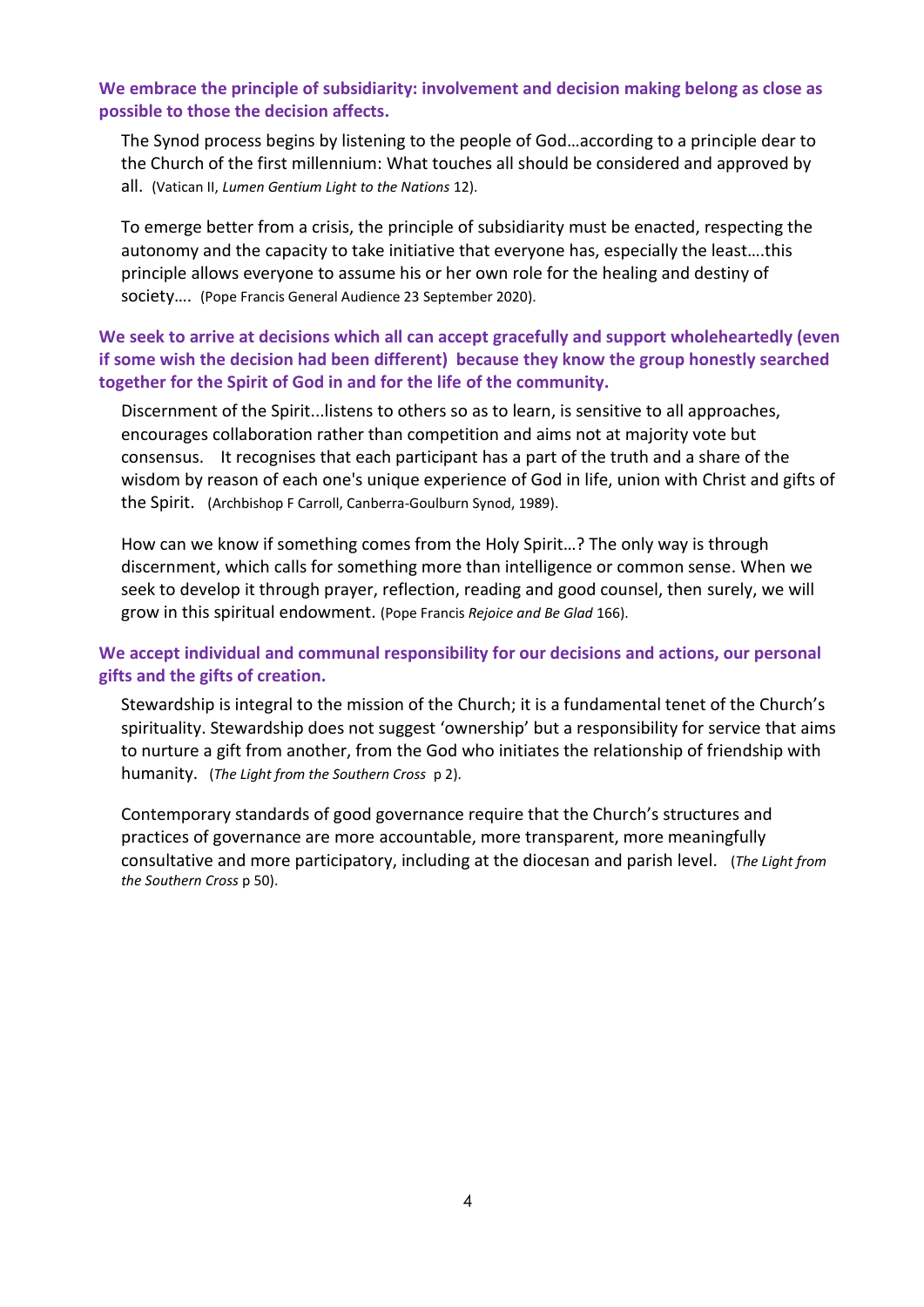# **CONCERNS AND RECOMMENDATIONS**

# **1. Change/Transformation of Culture**

## **What we heard:**

- *Need for leaders at all levels who are:*
	- *willing to discern the will of the Holy Spirit and courageous enough to be open to change that allows the church to be truly the sign and instrument of God's mission in and to our world*
	- *open in heart and mind to new possibilities and ways of thinking in undertaking God's work*
	- *truly willing to read the signs of the times*
	- *open to conversion, renewal and reform for self and for the community*
	- *prepared to speak courageously like prophets; to break the walls of the museum; to go back onto our pilgrim journey*
- *Need for Institutional change in governance - new model of Church, diocese, parish*

## **What we recommend:**

- **LS 1.1 That the Synod direct a fundamental, comprehensive external review of leadership and governance practice, culture and training within the diocese against the criteria of concerns stated in 'What we heard'.**
- **LS 1.2 That the outcomes of this review be used to inform leadership training, cultural change and spiritual reform within the diocese.**

## **2. Servant Leadership**

## **What we heard:**

- *Need to re-image a 'governance' that directs attention to the person of Jesus the Christ, rather than to the structures of administration and power; that is pastoral first and foremost, more than a business corporation*
- *For the importance of good leadership and governance with accountability, inclusion in decision-making and appointments, equality and transparency, with synodality and subsidiarity, and with ongoing and open dialogue with all Christ's faithful*
- *To look afresh honestly and openly at questions of governance and leadership, and challenge structures which restrict/limit/block mercy, humility and healing*
- *To be inclusive and sensitive to needs of women – gender equality in all leadership roles*
- *For leadership which is crucial to communicating to parishes the notion of inclusive, participative and synodal movement*

## **What we recommend:**

**LS 2.1 That the Synod affirm a commitment to leadership and governance reform within the diocese that is non-clericalist, synodal, inclusive, transparent and servant-leader in its style and one that affirms a deep connection between humanity and divinity, between the material and the spiritual, between the secular and the sacred, between the transcendence and the immanence of God.**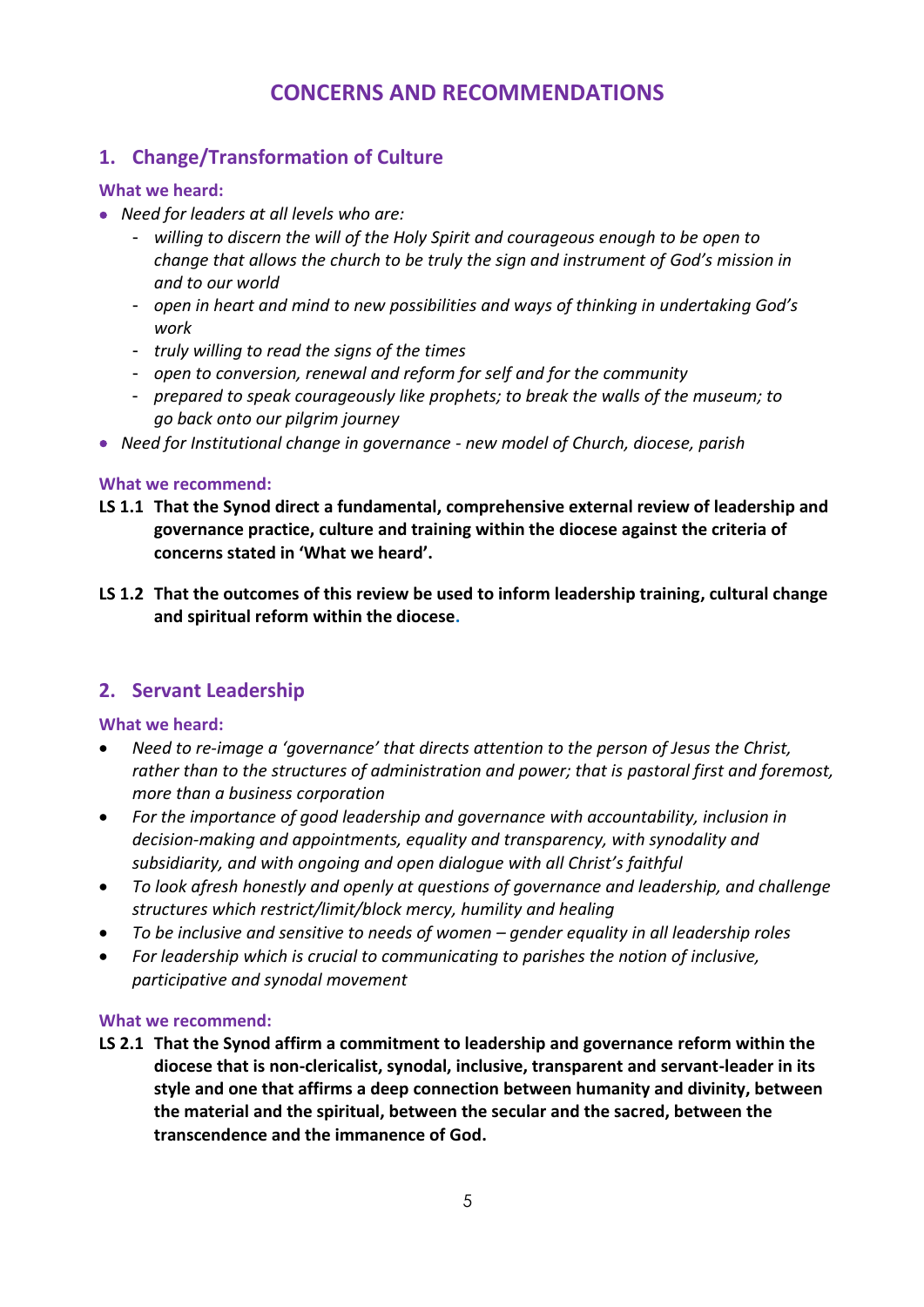# **3. Ordained Leadership**

## **What we heard:**

- *Need to re-examine ordained ministry and lay ministry - acknowledge the failures of a false sense of superiority, that 'we' know it. Priests/bishops should be evaluated*
- *To explore the nexus between ordination (open to a tiny percentage of the people of God) and leadership based on the gospel; needs to be abandoned – It's not working!*
- *To address Clericalism/ Institutionalism and its impact on decision making; replace clericalism with the involvement of all the baptised*
- *For priests to be more spiritual, more open to their parish community, going out to the locals as a group to speak and invite people to join us*

## **What we recommend:**

**LS 3.1 That the Synod direct the establishment of leadership training for existing clergy and for future diocesan leaders (lay and clerical) that focuses on the development of a leadership style and culture consistent with Recommendation 2.1 and Informed by the review recommendation 1.2**

# **4. Leadership and Management Structures**

## **What we heard:**

- *Need to explore the possibility of a new leadership and governance model*
- *For transparency, accountability, responsibility, compliance in all church agencies*
- *For decision-making by discernment (DPP Principle 3.8)*
- *To address systemic issues in order to form better relationships - especially where the system creates division e.g. schools and parishes*
- *To adopt principles and practices of models of successful businesses, but the Church is called primarily to mission, to proclaim Christ the Good News of God's love for all*
- *To examine the "business" presence of the Diocese in CatholicCare, pre-schools, schools and aged-care. We seem to be Government-funded generic 'helpers'. Is this our mission?*
- *To address the need for the just remuneration of lay ministers/ as recommended in past Assemblies*
- *For greater involvement of women as essential at every level of governance and leadership so as to address gender inequity and to recognize women as being leaders in the church*
- *For shared leadership - how best to involve committed lay women and men in contributing their gifts to church governance*
- *To examine and develop all forms of diocesan communication. Don't assume the website is enough when even computer literate people rarely access it*

## **What we recommend:**

- **LS 4.1 That, based on the outcomes of the leadership and governance review referred to in Recommendation 1.1, appropriate reform and re-education programmes be developed to achieve the leadership and governance commitment affirmed in Recommendation 2.1 and in 'What we heard' on this issue.**
- **LS 4.2 That the achievement of the desired leadership and governance culture be externally audited and reported on a bi-annual basis until there is clear evidence that the new culture has been broadly established, has taken root and is self-propagating.**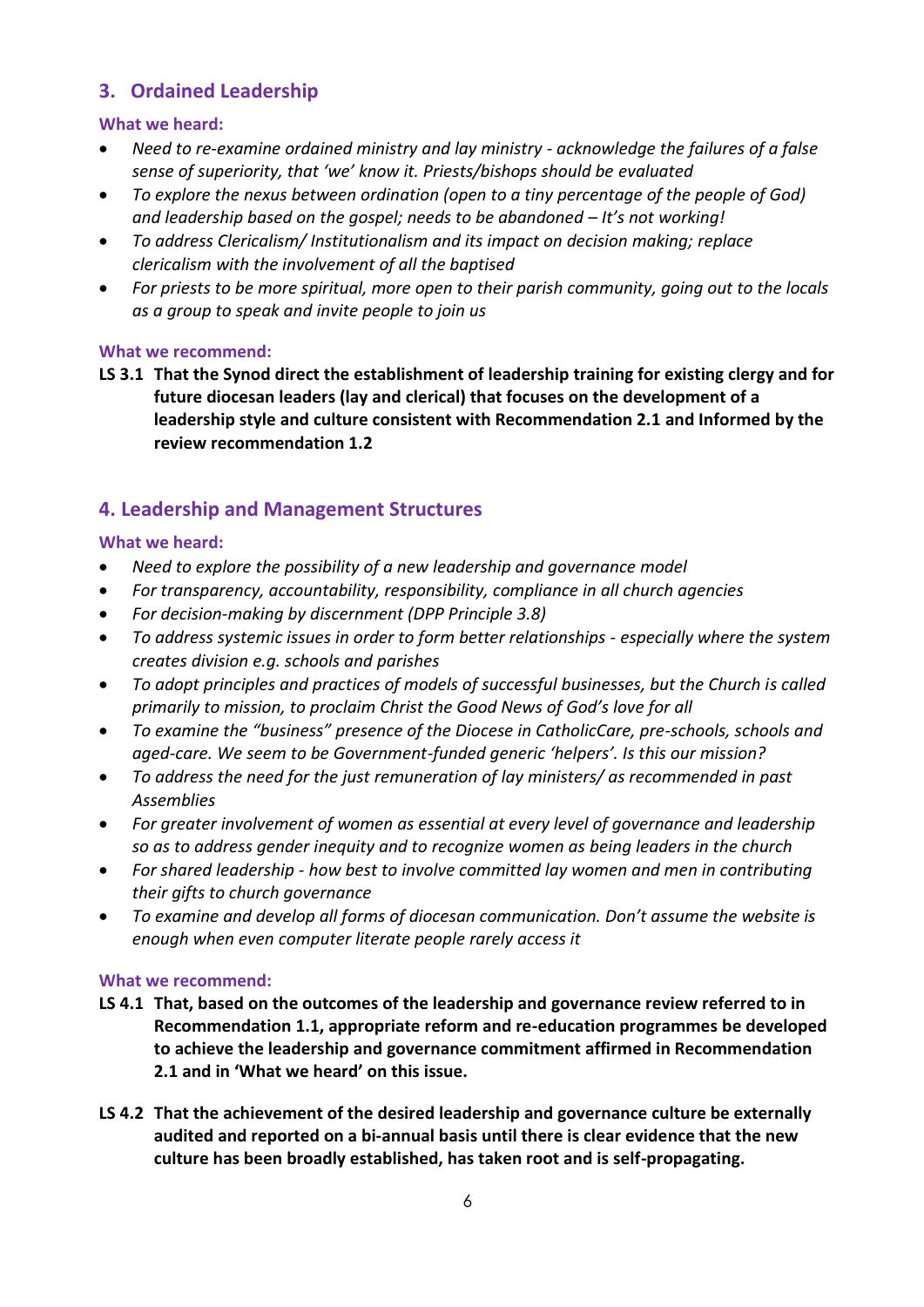- **LS 4.3 That the terms of reference for such audits be determined by the Diocesan Council for Mission.**
- **LS 4.4 That all diocesan management structures be reviewed and reformed with the intention to create the greatest level of subsidiarity, flattening of management structures and de-corporatisation of their management practices, including the establishment of discernment and consensus-based decision making practices to the greatest practical extent.**

## **5. Diocese/Parish Relationships**

## **What we heard:**

- *Improve relationships and communications between the Diocese, parishes and congregations – be more open and transparent*
- *Address lack of connection between diocese and parishes e.g. no connection between Council for Mission and parish/parish councils*
- *Consultation rather than the imposition of ideas/decisions*

#### **What we recommend:**

- **LS 5.1 That the Synod affirm the use of the leadership and governance review proposed at Recommendation 1.1, to fully understand and develop the relationship between the Diocese and the Parishes.**
- **LS 5.2 The Synod affirms that the application of Recommendations 1.2, 2.1, 3.1, 4.1, 4.2 and 4.4 at parish and diocesan level will be critical to address these issues.**

# **6. Local Parish Leadership**

## **What we heard:**

- *Need for careful selection of priests and others for parish leadership*
- *For parishes to be converted from maintenance to mission*
- *To identify "high performing" parishes and priests – share best practice*
- *To measure "engagement" levels of parishioners*
- *For Pastoral Planning: Set goals and objectives for each parish/priest, publish and share these and then measure performance*
- *To support overseas priests - problem of cultural differences, understanding accents, etc.*
- *For more local decision-making. Subsidiarity – local actioning in practice. Don't restrict people from using their gifts*
- *To restructure the clergy's part in parish decision-making. Parish priests should not be able to override the will of the people*
- *For the clergy to trust lay people, recognise the education of lay people today and their call to do more than administrative tasks*
- *For healthy joyful service within a parish community. People need the assurance that there is a structure that will encourage and support them, and have an exit plan!*
- *To explore the possibility that a parish be lay-led or under a lay administrator*
- *For a review of our church buildings to ensure that they are accessible to all*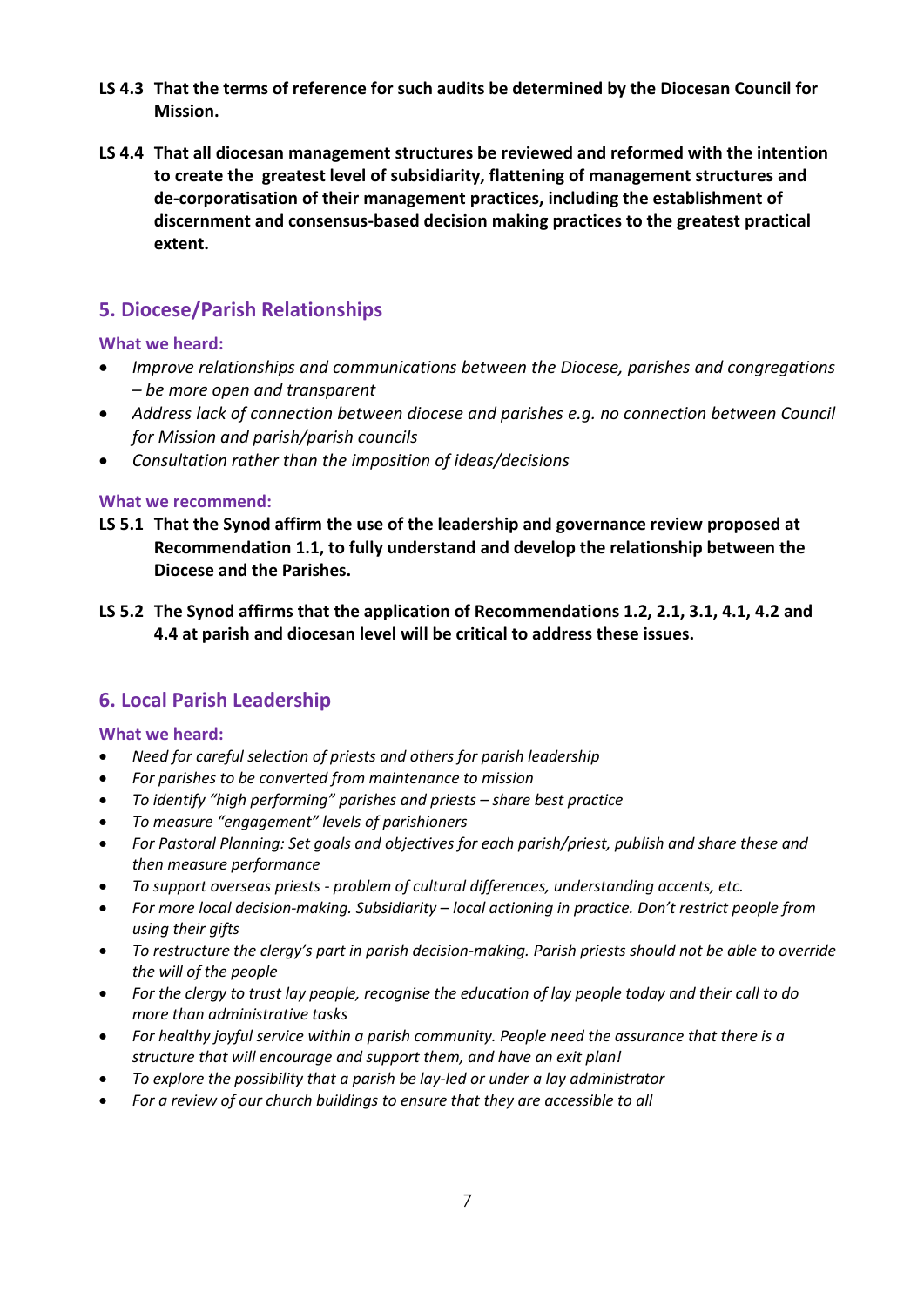#### **What we recommend:**

- **LS 6.1 That communication be inclusive, participatory and synodal and based upon the 'principles of good governance'.**
- **LS 6.2 That local decision making be encouraged based on the principles of subsidiarity and discernment and consensus-based decision making.**

## **7. Sexual Abuse and The Royal Commission**

#### **What we heard:**

- *As a diocesan community we need to develop humility and own our brokenness and incompleteness by addressing our history of sexual abuse. We need to acknowledge what the church has failed to achieve in order to move forward*
- *To acknowledge what our diocese has done to address sexual abuse and support victims - Safeguarding of children and vulnerable adults*
- *To regain trust and to help people heal after the sexual abuse crisis. More transparency and accountability needed. To acknowledge the loss of credibility and trust within the community*
- *For greater concern for victims and survivors - Need for institutional church change - expressing genuine as opposed to legalistic apology for all the abuse and lack of compassion*
- *To repent for clergy sexual abuse; healing liturgies and public signs or acts of reparation; ongoing and frequent liturgies of apology, forgiveness and mercy; open acknowledgment by priests at Mass, of sexual abuse*
- *For better implementation of Royal Commission recommendations*
- *For healing and moving beyond the clergy sexual abuse scandal; need to let go of what has been in the light of the institutional church's betrayal of the People of God (of Royal Commission) and find new models based firmly on the gospel*
- *For more study on causes and implications of child sexual abuse*
- *Not to treat all people or priests as paedophiles*
- *To care for paedophile priests*

#### **What we recommend:**

#### **LS 7.1 A reform of the Diocese that focuses on:**

- **7.1.1 structures that are based upon a foundation of service to the people of God humbly acknowledging the great damage done by sexual abuse and cover-up and seeking to regain the trust that has been lost.**
- **7.1.2 structures that achieve genuine cultural reform and do not just replace clerical leadership structures of the past with new hierarchical 'business' structures. These new structures to be based upon the same values outlined in Recommendation 2.1 and informed by the outcomes of Recommendation 1.2.**
- **7.1.3 a healthy and more meaningful view of sexuality, intimacy, friendship, relationships, the body, and conscience.**

## **8. Bringing the Church into the 21st Century**

#### **What we heard:**

- *We need more positive Church public relations*
- *To modernise Church teachings - allowing contraception and IVF; supporting same-sex marriage; supporting abortion and euthanasia; ordination of women*